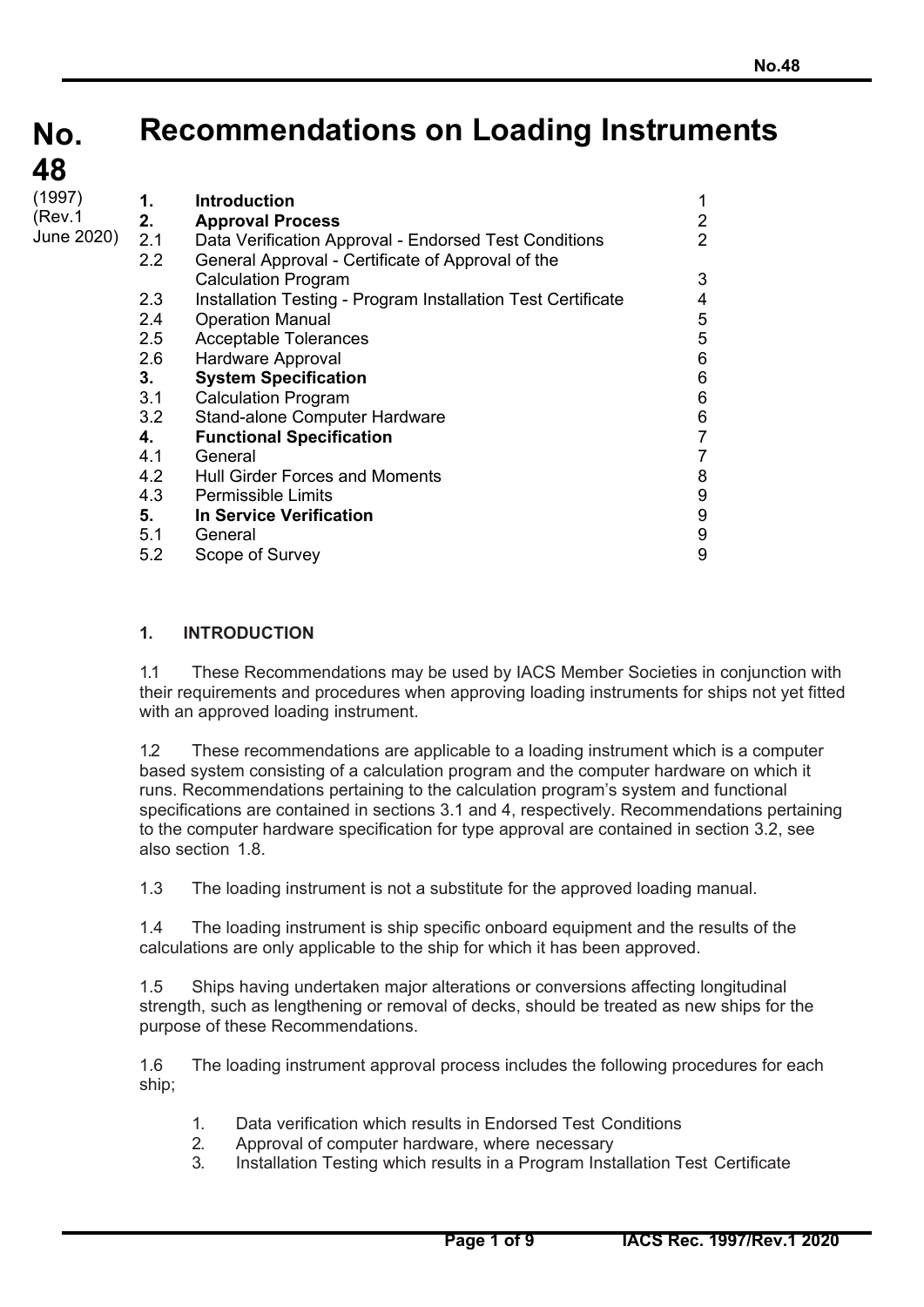**No.**  1.7 The loading instrument's calculation program may receive general approval from the Society and be issued with a Certificate of Approval. In such cases, some stages of the data verification procedure may be waived for each specific ship as specified in 2.1.7.

> 1.8 Hardware approval is intended to ensure that either a single computer is type approved in accordance with section 3.2 or that there are two nominated computers available in case of failure of one. If two nominated computers are available, type approval may be waived but both should be subject to installation testing. In addition, computers which are to be a part of a ship's network should be approved in accordance with the Society's relevant requirements.

> 1.9 The calculation program may be issued with a Program Installation Test Certificate after a satisfactory installation test of the loading instrument has been carried out onboard the ship in accordance with the recommendations in section 2.3.

# **2. APPROVAL PROCESS**

**48** 

( )

# **2.1 Data Verification Approval - Endorsed Test Conditions**

2.1.1 The Society should verify the computational results and actual ship data used by the calculation program for the particular ship on which the program will be installed.

2.1.2 Upon application to the Society for data verification, the Society should advise the applicant of a minimum of four loading conditions, taken from the ship's approved loading manual, which are to be used as the test conditions. Within the range of these test conditions each compartment should be loaded at least once. These test conditions normally cover the range of load draughts from the deepest envisaged loaded condition to the light ballast condition.

2.1.3 Read-out points should usually be selected at the position of the transverse bulkheads or other obvious boundaries. Additional read-out points may be required between bulkheads of long holds or tanks or between container stacks.

2.1.4 Where the still water torsion moments are required to be calculated, one test condition should demonstrate such a calculation.

2.1.5 It is important that the data contained in the loading program is consistent with the data specified in the approved loading manual. Particular attention is drawn to the final lightship weight and centres of gravity derived from the inclining experiment or lightweight check.

2.1.6 The Society should verify that the following data, submitted by the applicant, is consistent with the as-built ship:

- 1. Identification of the calculation program including version number.
- 2. Main dimensions, hydrostatic particulars and, if applicable, the ship profile.
- 3. The position of the forward and after perpendiculars, and if appropriate, the calculation method to derive the forward and after draughts at the actual position of the ship's draught marks.
- 4. Ship lightweight and lightweight distribution along the ship's length.
- 5. Lines plans and/or offset tables, or bonjean data at 21 stations in the length between perpendiculars.
- 6. Compartment definitions, including frame spacing, and centres of volume, together with capacity tables(sounding/ullage tables), if appropriate.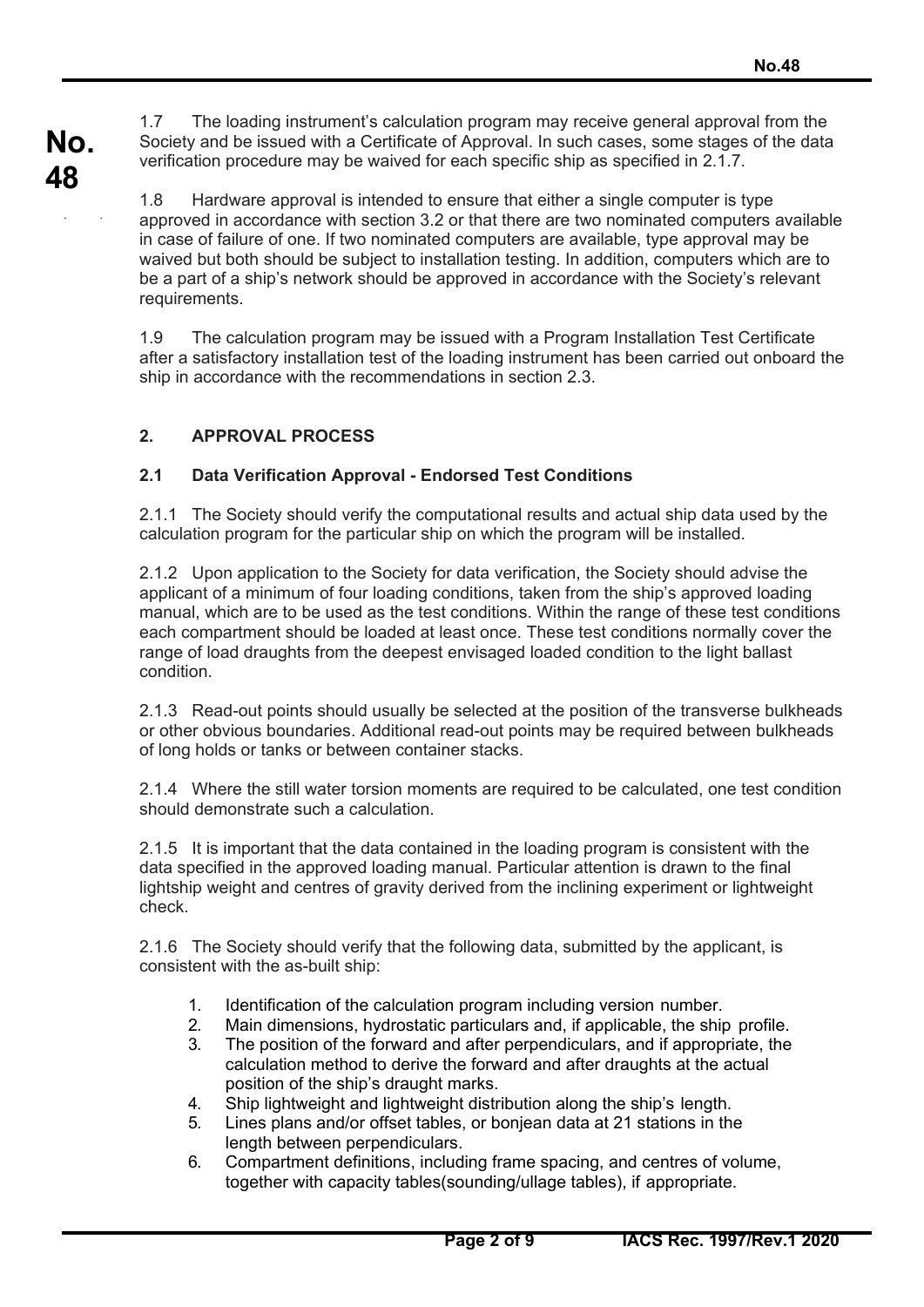7. Deadweight definitions for each loading condition.

**No.** 

**48** 

( )

- 2.1.7 The data verification procedure should be considered complete when:
	- 1. The loading program's system specification is found to be satisfactory. See section 3.1.
	- 2. The functionality of the program has been clearly described and the calculation methods and principles are to the satisfaction of the Society.
	- 3. The loading program's functional specification is found to be satisfactory. See section 4.
	- 4. The computational accuracy of the loading program is within acceptable tolerances. See section 2.5 for recommended tolerances.
	- 5. The actual ship's data as described in 2.1.5 is satisfactory.
	- 6. A clear and concise operation manual in accordance with 2.4 has been reviewed and found satisfactory.
	- 7. Details of the minimum hardware specification have been stated.
	- 8. Submitted test conditions have been endorsed.

2.1.8 Member Societies have the option to issue Approval Certification for the calculation program in accordance with section 2.2. When a calculation program has such an approval, the data verification procedure should be considered complete when:

- 1. It has been ascertained that the General Approval is applicable for the ship considered.
- 2. The details specified on the valid Certificate of Approval correspond to the calculation program's identification and version number.
- 3. The computational accuracy of the calculation program is within acceptable tolerances. See section 2.5.
- 4. The actual ship's data as described in 2.1.5 is satisfactory.
- 5. A clear and concise operation manual in accordance with 2.4 has been reviewed and found satisfactory.
- 6. Details of the minimum hardware specification and operating system software have been stated.
- 7. Submitted test conditions have been endorsed.

2.1.9 The Society should send the endorsed test conditions to the local surveyor with instructions to carry out an installation test. Where the ship is in service, the endorsed test conditions should be sent to the ship's owner who should arrange for the test conditions to be placed onboard and arrangements for an installation test, witnessed by a Society surveyor, should be made.

## **2.2 General Approval - Certificate of Approval of the Calculation Program**

2.2.1 The loading instrument's calculation program may be generally approved in accordance with the Recommendations of this section. Upon satisfactory completion, the calculation program may be issued with a Certificate of Approval.

2.2.2 A Certificate of Approval is only valid for the identified, specified version of the calculation program.

2.2.3 Upon application to the Society for general approval of the calculation program, the Society should provide the applicant with test data from at least two different ship types. For calculation programs based on the input of hull form data, test data should be provided for three different ship types. This data should be used by the applicant to run the calculation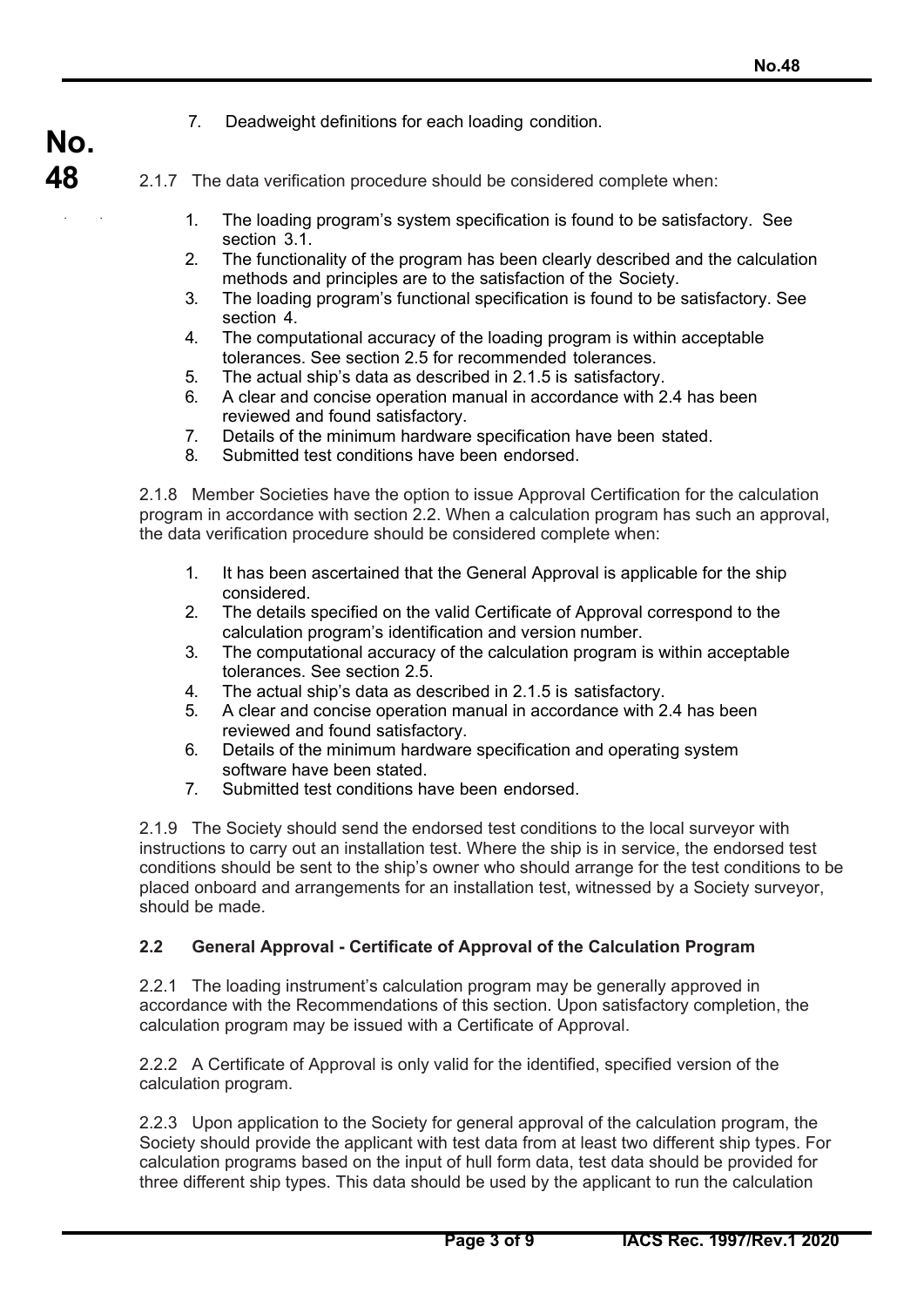( )

program for the test ships. The results obtained (together with the hydrostatic data and crosscurve data developed by the program, if appropriate) should be submitted to the Society for the assessment of the program's computational accuracy. The Society should perform parallel calculations using the same input data and a comparison of these results will be made against the submitted program's results.

2.2.4 A Certificate of Approval may be issued if:

- 1. The loading program's system specification is found to be satisfactory. See section 3.1.
- 2. The functionality of the loading program has been clearly described and the calculation methods and principles are to the satisfaction of the Society.
- 3. The loading program's functional specification is found to be satisfactory. See section 4.
- 4. The computational accuracy of the loading program is within acceptable tolerances. See section 2.5.
- 5. A clear and concise operation manual is submitted for review.
- 6. Details of the minimum hardware specification have been stated.

2.2.5 The certificate of approval should specify, in detail, what calculations the program is approved for as well as important limitations.

2.2.6 The Certificate of Approval should remain valid for a period not exceeding five years. The Certificate of Approval would be revalidated upon confirmation from the manufacturers of the calculation program that the calculation algorithms remain unchanged.

2.2.7 The Certificate of Approval held for any specified calculation program should become invalid if the calculation algorithms have been modified by the manufacturer without the agreement of the issuing Society. In such cases, the revised calculation program should be treated as a new calculation program.

2.3 Installation Testing - Program Installation Test Certificate

2.3.1 Installation tests should be performed soon after the loading instrument has been installed onboard the ship.

2.3.2 During the installation test one of the ship's senior officers should operate the loading instrument and calculate the test conditions. This operation should be witnessed by a Society surveyor. The results obtained from the loading instrument should be identical to the results stated in the endorsed test conditions. Should the numerical output from the loading instrument be at variance with the endorsed test conditions, no certification should be issued.

2.3.3 An installation test should also be carried out on the second nominated computer, which would be used in the event of failure of the first computer. The results obtained from the loading instrument should be identical to the results stated in the endorsed test conditions. Should the numerical output from the loading instrument be at variance with the endorsed test conditions, no certification should be issued. Where the installation test is carried out on a Type Approved computer, a second nominated computer and test are not required.

2.3.4 Where the hardware is not Type Approved, it should be demonstrated that the Program Installation Test is acceptable on both the first and second nominated computers prior to the issue of a Program Installation Test Certificate.

2.3.5 After completion of satisfactory installation tests, the Society surveyor should attach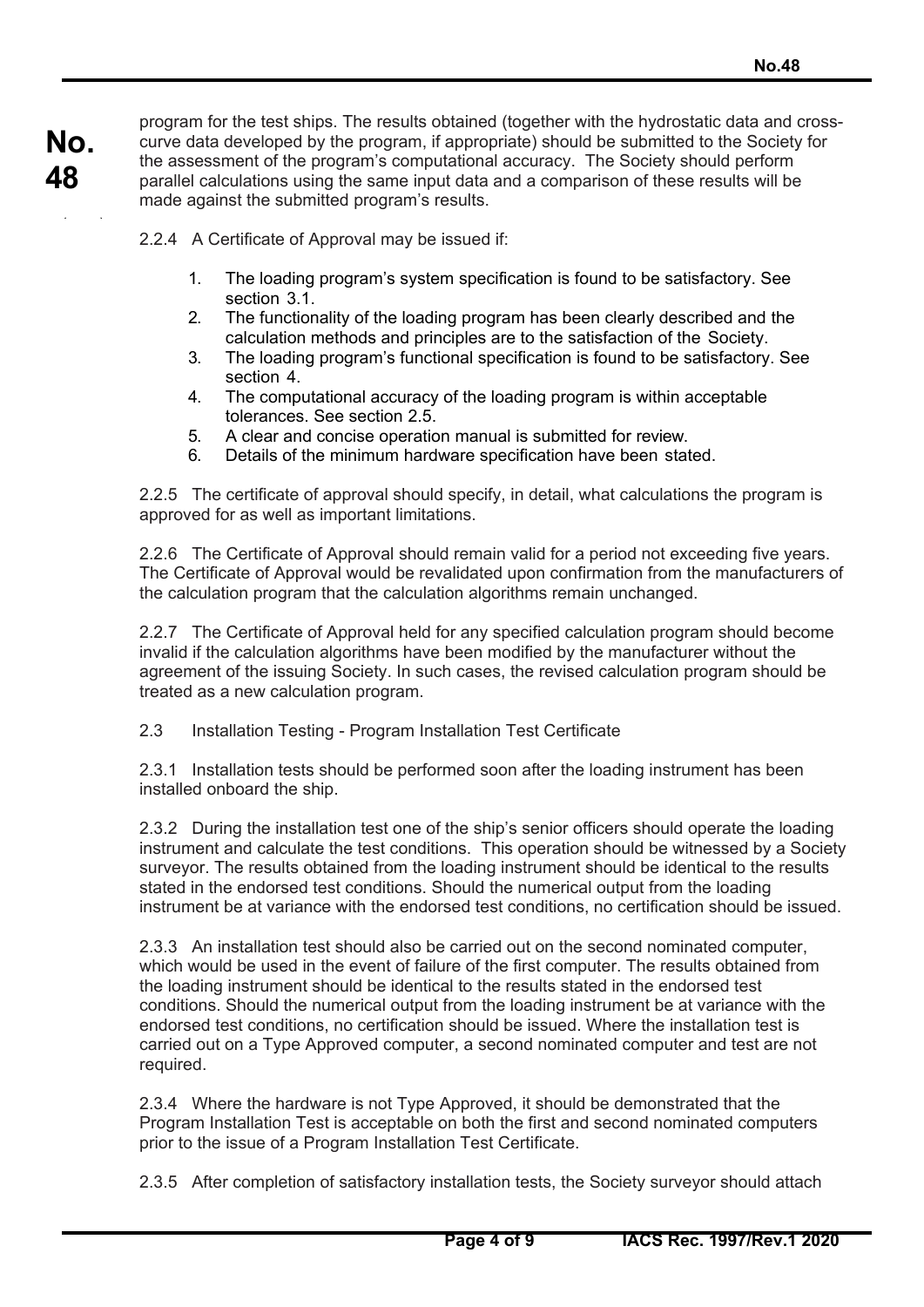the endorsed test conditions to the previously reviewed operations manual. The Society should then issue the Program Installation Test Certificate.

**No. 48** 

( )

### **2.4 Operation Manual**

2.4.1 A uniquely identified ship specific operation manual should be submitted to the Society for review.

2.4.2 The operation manual should be written in a concise and unambiguous manner. The use of illustrations and flowcharts is recommended.

- 2.4.3 The operation manual should contain;
	- 1. A general description of the program denoting identification of the program and its version number stated.
	- 2. Where applicable, a copy of the Certificate of Approval, or equivalent, signifying approval of the calculation program;
	- 3. Details of the hardware specification needed to run the loading program;
	- 4. A description of error messages and warnings likely to be encountered and unambiguous instructions for subsequent actions to be taken by the user in each case;
	- 5. Light shipweight and co-ordinates of its centre of gravity;
	- 6. Full deadweight description of each test condition;
	- 7. A list of the permissible still water shear forces and still water bending moments assigned by the Society in addition to the permissible cargo torque, where applicable;
	- 8. Where applicable, the shear force correction factors;
	- 9. Where applicable, local permissible limits for single and two adjacent hold loading as a function of the appropriate draught and the maximum weight for each hold.
	- 10. An example of a calculation procedure supported by illustrations and sample computer output;
	- 11. Example computer output of each screen display, complete with explanatory text.

#### **2.5 Acceptable Tolerances**

2.5.1 The computational accuracy of the calculation program should be within the acceptable tolerance band, specified in Table 1, of the results at each read-out point obtained by the Society using an independent program or the approved loading manual with identical input.

#### **Table 1 : Tolerance Band for the Comparison of Computational Accuracy**

| Computation                       | Tolerance<br>(Percentage of the approved value) |
|-----------------------------------|-------------------------------------------------|
| IStill Water Shear Force          | ± 5%                                            |
| <b>Still Water Bending Moment</b> | ± 5%                                            |
| <b>Still Water Torsion Moment</b> | ± 5%                                            |
|                                   |                                                 |

#### **2.6 Hardware Approval**

2.6.1 Where the loading instrument's hardware is to be type approved, the hardware specification should be in accordance with section 3.2, also see paragraph 1.8.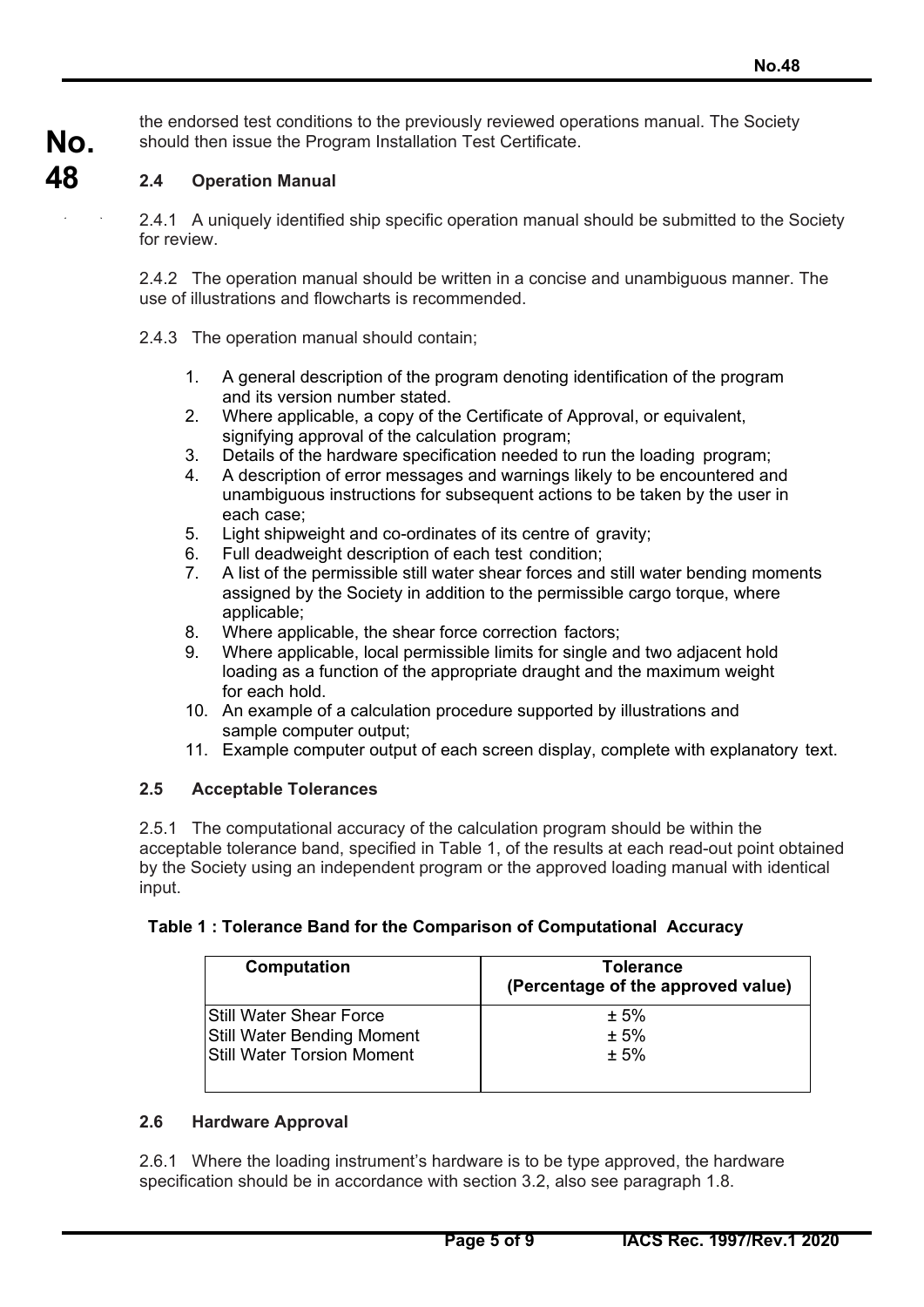# **No. 3. SYSTEM SPECIFICATION**

**48** 

( )

# **3.1 Calculation Program**

3.1.1 It is recommended that the design and production of the calculation program should be in accordance with appropriate international quality standards, for example ISO 90003: 2018 or equivalent.

3.1.2 The software should be written to ensure the user can not alter the critical ship data files containing the following information:

- 1. Light shipweight and lightship weight distribution and associated centres of gravity;
- 2. The Society's imposed structural limitations;
- 3. Geometric hull form data;
- 4. Hydrostatic data;
- 5. Compartment definitions including frame spacing, and centres of volume, together with capacity tables (sounding/ullage tables), if appropriate.

3.1.3 Any changes made to the software, which may affect the longitudinal strength aspects, should be made by the manufacturer or his appointed representative and the Society should be informed immediately of any changes. Failure to advise of any modifications to the calculation program may invalidate the certification issued. In cases where the certification is considered invalid by the Society, the modified calculation program should be re-assessed in accordance with the approval procedure.

# **3.2 Stand-alone Computer Hardware**

3.2.1 The Society may issue a Certificate of Type Approval for the shipboard hardware, used by the calculation program, when the hardware has been deemed to satisfy the recommendations specified in 3.2.2. Individual IACS Member Societies may stipulate additional requirements.

3.2.2 The manufacturer should submit details of the hardware to be installed onboard. The following information should be submitted for review and if found satisfactory, the manufacturer will be advised accordingly:

- 1. The hardware specification;
- 2. Relevant design drawings with materials specified, catalogues, data sheets, calculations and functional descriptions;
- 3. Proposed test programme to demonstrate that the performance provisions of the specified standards maybe fulfilled;
- 4. Certificates and reports for relevant tests previously obtained for the product.

3.2.3 When considering the information described in 3.2.2 the Society may recognise valid certificates or reports issued by another certification body or accredited laboratory.

3.2.4 Performance and environmental testing should be carried out in the presence of the Society Surveyor according to the type testing conditions for type approval detailed in IACS Unified Requirements (UR) E10 Testing Procedure for Electrical, Control and Instrumentation Equipment, Computers and Peripherals covered by Classification. The following tests should be successfully completed;

1. Visual inspection,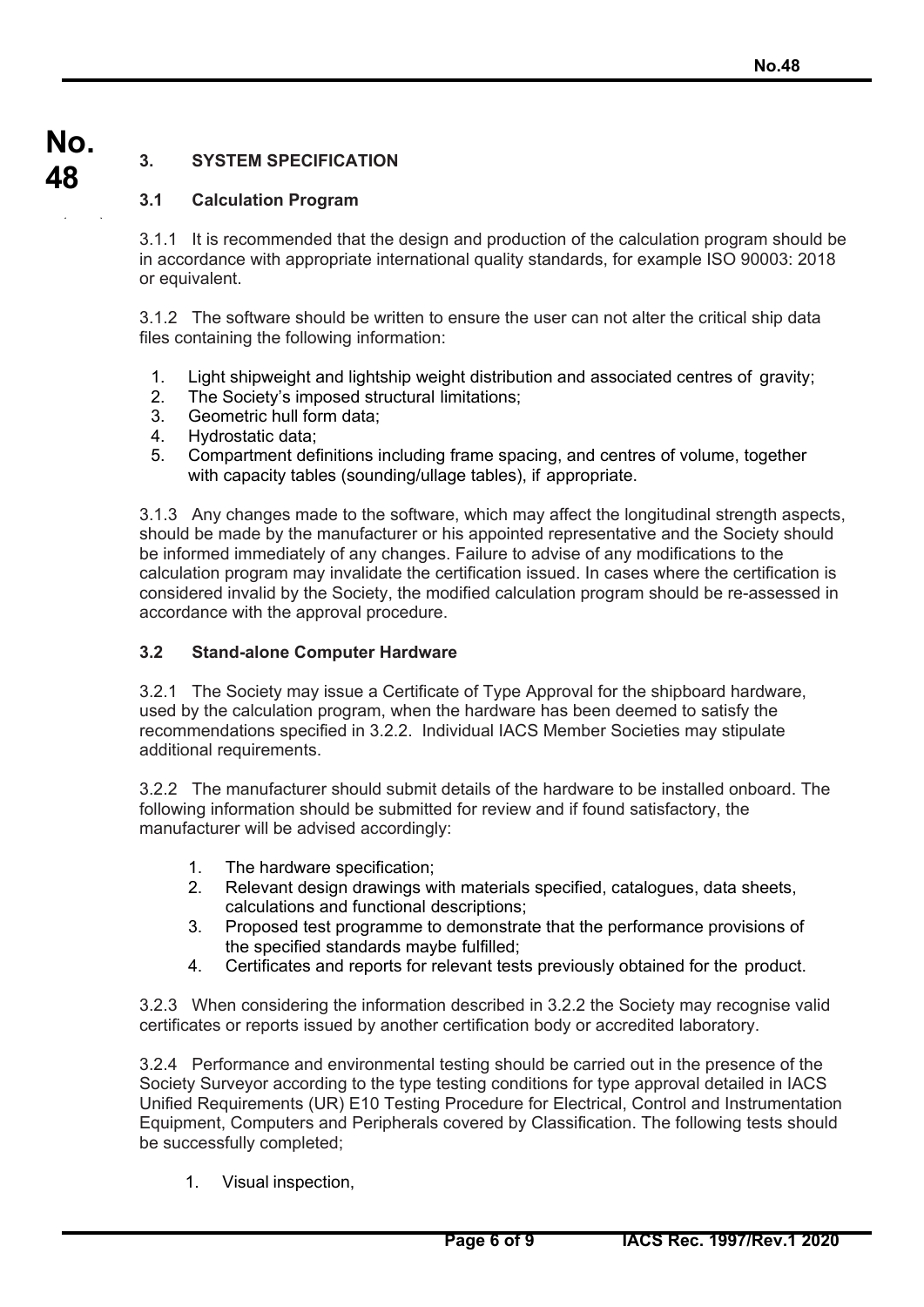- 2. Performance test,
- 3. Electric power supply variations,
	- 4. Dry heat,

**No.** 

**48** 

( )

- 5. Damp heat,
- 6. Vibration,<br>7. Inclination
- Inclination.
- 8. Insulation resistance,
- 9. Cold temperatures,
- 10. Electromagnetic compatibility tests.

3.2.5 The Society should be advised of any alterations in the hardware specifications.

# **4 FUNCTIONAL SPECIFICATION**

# **4.1 General**

4.1.1 The computational functions to be encompassed by the calculation program depend upon the specific requirements which are given in the Society's Rules and Regulations.

4.1.2 The calculation program should be user-friendly and designed such that it limits possible input errors by the user.

4.1.3 The forward, midship and after draughts, at the respective perpendiculars, should be calculated and presented as screen and hardcopy output to the user in a clear and unambiguous manner.

4.1.4 It is recommended that the forward, midship and after draughts, at the actual position of the ship's draught marks should be calculated and presented as screen and hard copy output to the user in a clear and unambiguous manner. Provision should be made available for the introduction of a longitudinal deflection.

4.1.5 The displacement should be calculated for the specified load condition and corresponding draught readings and presented as screen and hardcopy output to the user.

4.1.6 The loading instrument should be capable of producing print-outs of the results in both numerical and graphical form. The numeric values should be in both absolute values and as the percentage of the allowable value. This print-out should include a description of the corresponding load condition.

4.1.7 All screen and hardcopy output data should be presented in a clear and unambiguous manner with an identification of the calculation program (version number should be stated).

# **4.2 Hull Girder Forces and Moments**

4.2.1 The loading program should be capable of calculating the following hull girder forces and moments in accordance with IACS Unified Requirements and, where applicable, the Society Rules and Regulations:

- 1. Still Water Shear Force (SWSF) including the shear force correction, where applicable.
- 2. Still Water Bending Moment (SWBM).
- 3. Still Water Torsion Moment (SWTM), where applicable.
- 4. For ships with relatively large deck openings, additional considerations such as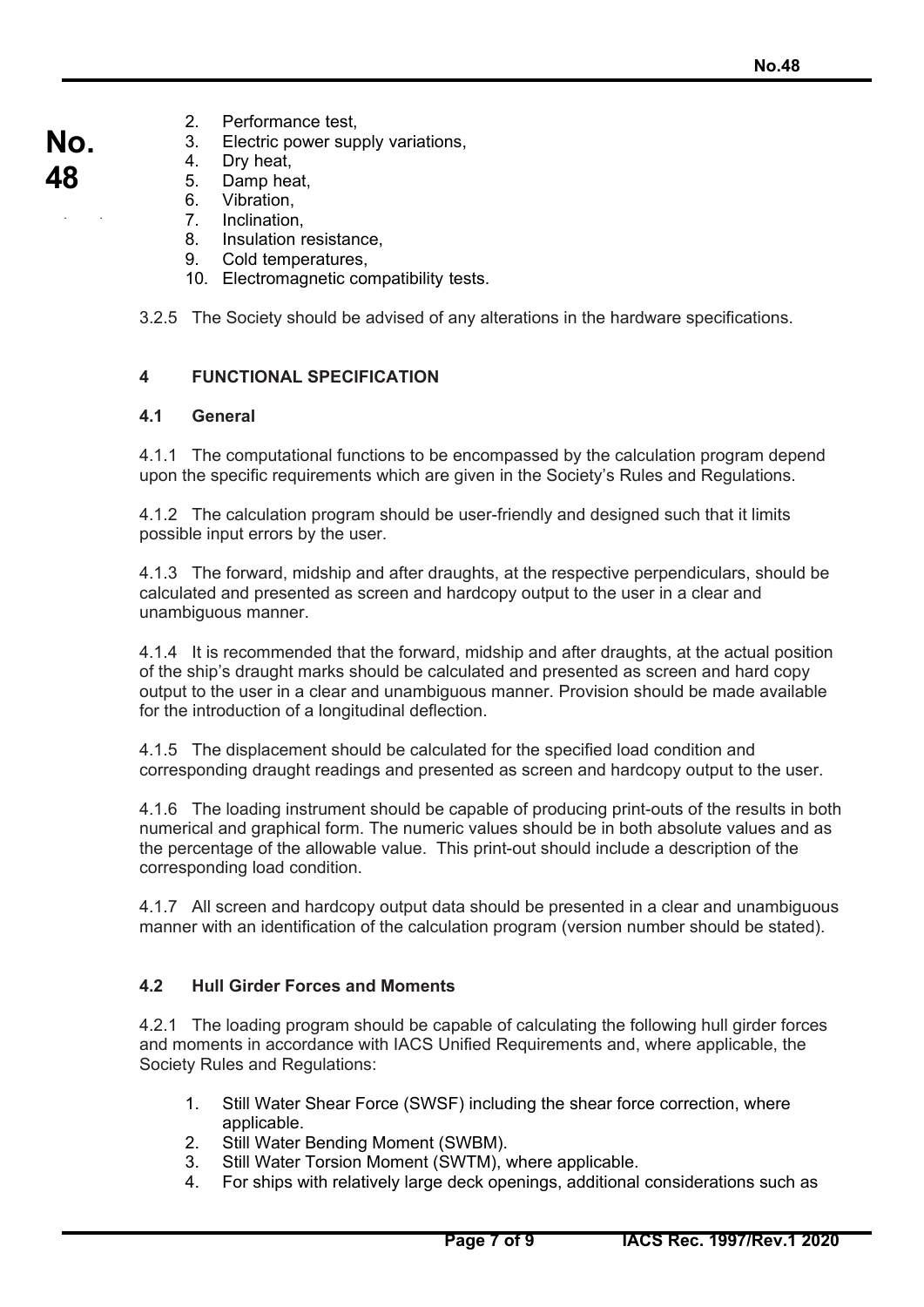torsional loads should be considered.

4.2.2 The data which should be provided to or accepted by the Society is specified in Table 2.

|  |  |  |  | Table 2: Data to be Provided to/or Accepted by the Society |
|--|--|--|--|------------------------------------------------------------|
|--|--|--|--|------------------------------------------------------------|

| <b>Calculation</b>                                            | Data to be Provided to or Accepted by the Society                                                                                                                                                                                                                                                                                                                                                                                                                                                                                                                                        |  |  |  |
|---------------------------------------------------------------|------------------------------------------------------------------------------------------------------------------------------------------------------------------------------------------------------------------------------------------------------------------------------------------------------------------------------------------------------------------------------------------------------------------------------------------------------------------------------------------------------------------------------------------------------------------------------------------|--|--|--|
| Still Water Shear Force (SWSF)                                | The read-out points (frame locations) for the SWSF<br>1.<br>calculations. These points are normally selected at<br>the position of the transverse bulkhead or other<br>obvious boundaries. Additional read-out points may<br>be specified between the bulkheads of long holds or<br>tanks or between container stacks.<br>2.<br>Shear force correction factors and method of<br>application.<br>3.<br>The permissible seagoing and harbour SWSF<br>limits at the read-out points specified in (1). Where<br>appropriate, additional sets of permissible SWSF<br>values may be specified. |  |  |  |
| <b>Still Water Bending Moment</b><br>(SWBM)                   | The read-out points (frame locations) for the SWBM<br>1.<br>calculations. These points are normally selected at<br>the position of the transverse bulkhead, mid-hold or<br>other obvious boundaries.<br>2.<br>The permissible seagoing and harbour SWBM limits<br>at the read-out points specified in (1). Where<br>appropriate, additional sets of permissible SWBM<br>values may be specified.                                                                                                                                                                                         |  |  |  |
| <b>Still Water Torsion Moment</b><br>(SWTM), where applicable | The read-out points (frame locations) for the SWTM<br>1.<br>calculations.<br>2.<br>The permissible limits at the read-out points<br>specified in (1).                                                                                                                                                                                                                                                                                                                                                                                                                                    |  |  |  |

4.2.3 The calculated forces and moments should be displayed in both graphical and tabular format, including the percentage of permissible values. The screen and hardcopy output should display the calculated forces or moments, and the corresponding permissible limit, at each specified read-out point.

Alternative limits, e.g. vertical still water bending and torsion may be considered in accordance with the Society's Rules.

## **4.3 Permissible Limits**

4.3.1 The user should be able to view the following Society imposed structural limitations in a clear and unambiguous manner;

- 1. All permissible still water shear forces and still water bending moments:
- 2. Where applicable, the permissible still water torsion moments:
- 3. Where applicable, all local loading limits for both one hold and adjacent hold loading:

( )